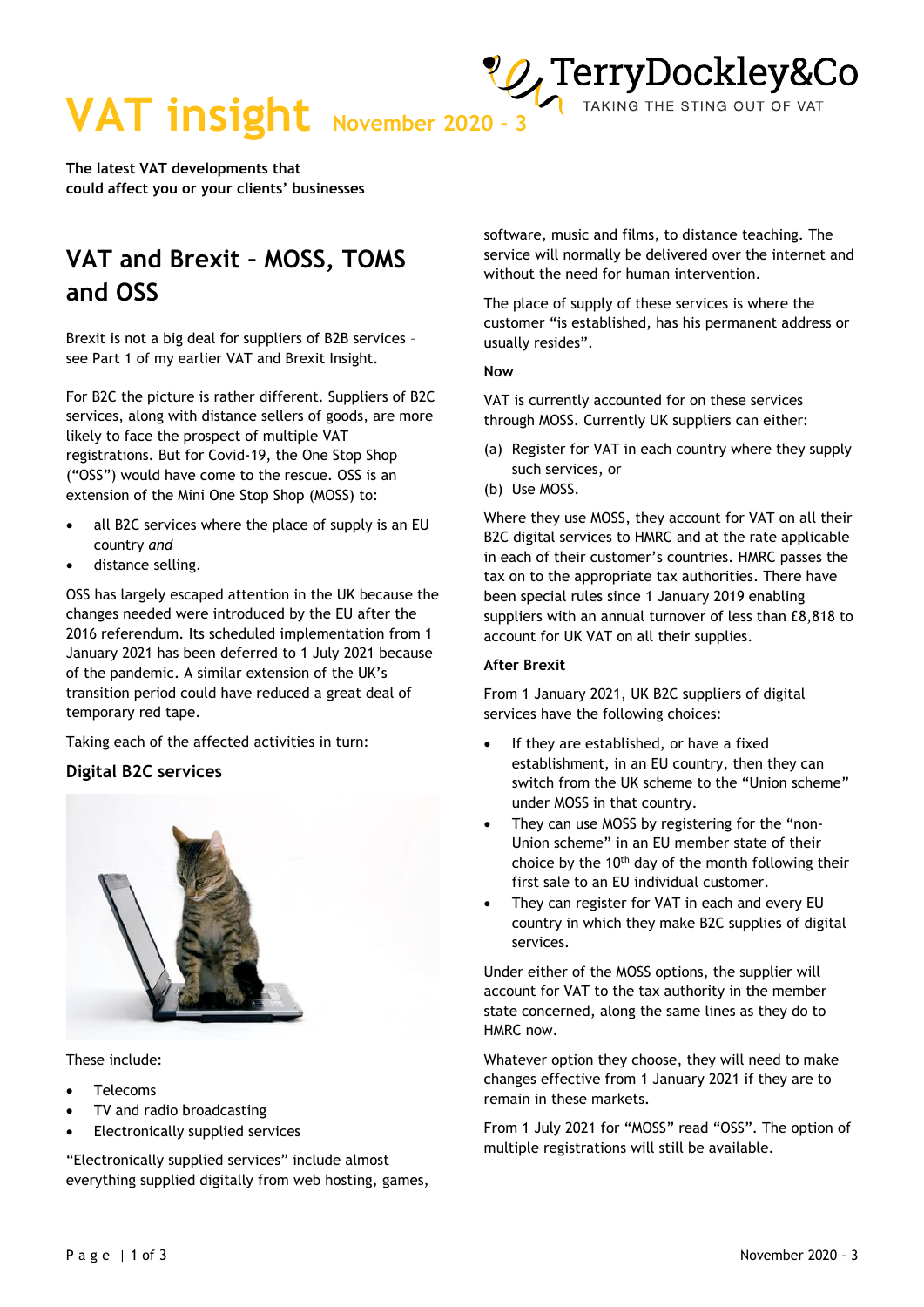# **VAT insight November 2020 - 3**<br>WAT insight **November 2020 - 3**

**The latest VAT developments that could affect you or your clients' businesses** 

## **Tour Operators Margin Scheme ("TOMS")**

#### **Now**

The EU invented the TOMS to address problems otherwise arising for "tour operators" from at least two special place of supply rules, which apply whether a transaction is B2B or B2C; namely, land-related services and passenger transport:

#### **Land-related services**

Land-related services are subject to VAT where the land is located. To be land-related, a service must be sufficiently directly connected to a particular building, plot of land or area of the seabed. Hotel services are specifically included.



#### **Passenger transport**

Passenger transport is supplied where it takes place.

TOMS is mandatory in any case where a person acts as principal or undisclosed agent and buys in accommodation and/or passenger transport for resale without material alteration. Where TOMS applies, the supplier accounts for output tax as if the gross margin on these sales is inclusive of VAT at the standard rate. Where the supplies take place outside the EU, the margin is treated as zero-rated. Input tax cannot be claimed on any purchases directly related to sales subject to TOMS.

The advantage of TOMS is that a business within the scheme only has to register for VAT in the country where it is established. Without TOMS, a tour operator might have to register in every EU country where it

bought and sold hotel accommodation or passenger transport.

TAKING THE STING OUT OF VAT

#### **After Brexit**

To date, HMRC's public announcements regarding TOMS have been limited to assurances that it is consulting with the sector. If the UK decides to keep TOMS in place, it will presumably make all supplies made outside the UK zero-rated. However, that would not deal with the problem that the supplier of, for example, hotel accommodation in, say, Ireland, France, and Spain, would have to register for VAT in each of those countries. From 1 July 2021, OSS should provide a remedy.

#### **B2C Professional services – some good news**

#### **Now**

EU place of supply rules treat a number of B2C professional services, such as consultancy, legal and accountancy services, as supplied where the customer is based if the customer is based outside the EU. In practice this means UK suppliers currently charge UK VAT on these services if the customer is in the UK or the EU, but not otherwise.



#### **After Brexit**

From 1 January 2021, the UK rules will only treat these services as subject to VAT if the supplier and the customer are both based in the UK. Where the customer is based in the EU, the EU rules would treat the supply as made where the supplier is established, which would be the UK and, therefore, outside the scope of EU VAT. The only circumstance in which this would change